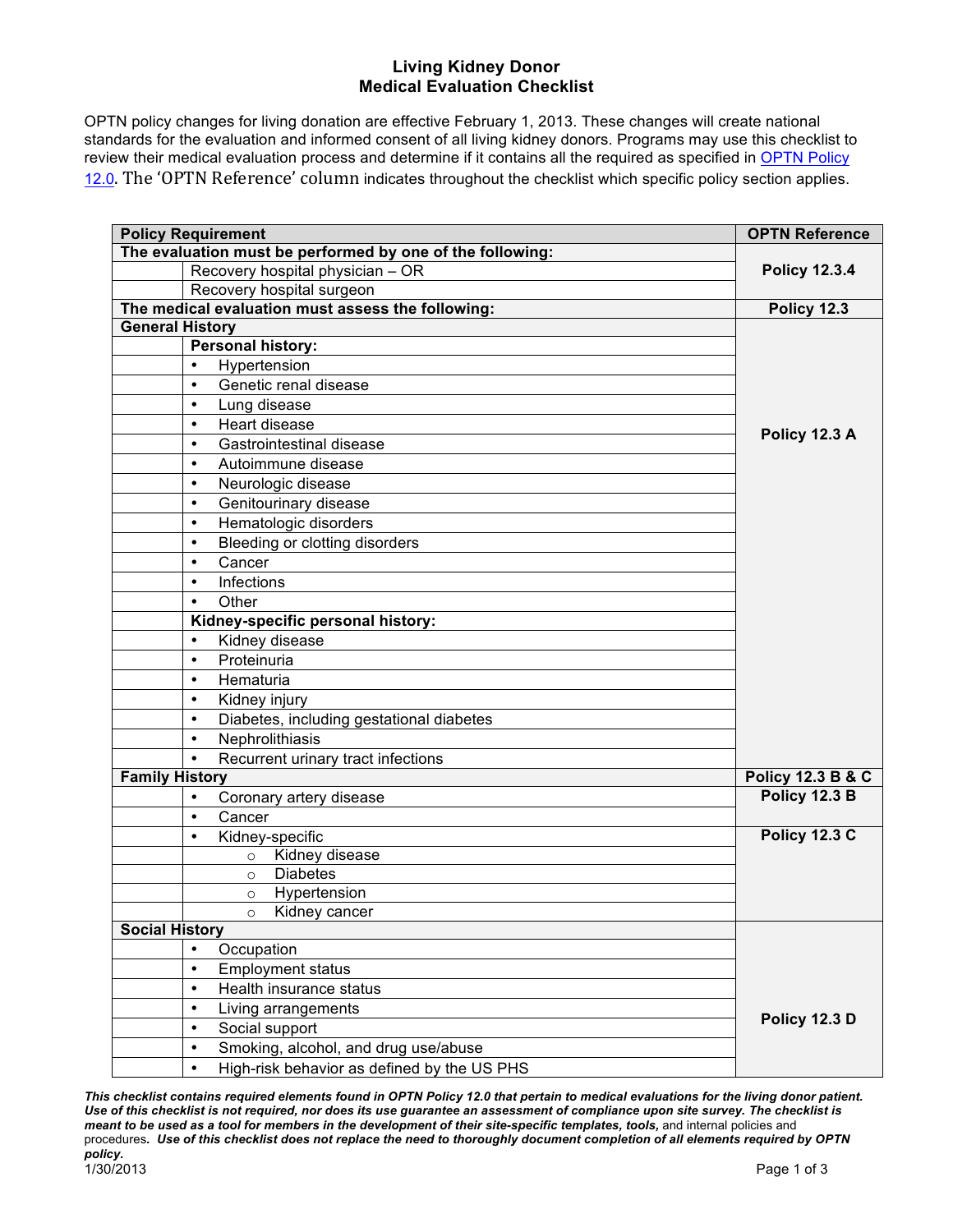## **Living Kidney Donor Medical Evaluation Checklist**

|                          | $\bullet$ | Psychiatric illness                                                      |                      |
|--------------------------|-----------|--------------------------------------------------------------------------|----------------------|
|                          | $\bullet$ | Depression                                                               |                      |
|                          | $\bullet$ | Suicide attempts                                                         |                      |
| <b>Physical exam</b>     |           |                                                                          |                      |
|                          | $\bullet$ | Height                                                                   |                      |
|                          | $\bullet$ | Weight                                                                   |                      |
|                          | $\bullet$ | <b>BMI</b>                                                               |                      |
|                          | $\bullet$ | Exam of all major organ systems                                          | <b>Policy 12.3 E</b> |
|                          | $\bullet$ | Blood pressure                                                           |                      |
|                          |           | Taken on at least 2 separate occasions - OR<br>$\circ$                   |                      |
|                          |           | 24-hour or overnight BP monitoring<br>$\circ$                            |                      |
| <b>General lab tests</b> |           |                                                                          |                      |
|                          | $\bullet$ | CBC with platelet count                                                  |                      |
|                          | $\bullet$ | Blood type and screen                                                    |                      |
|                          | $\bullet$ | Prothrombin time (PT)                                                    |                      |
|                          | $\bullet$ | <b>INR or PTT</b>                                                        |                      |
|                          | $\bullet$ | Metabolic testing                                                        |                      |
|                          |           | Electrolytes<br>$\circ$                                                  |                      |
|                          |           | <b>BUN</b><br>$\circ$                                                    |                      |
|                          |           | Creatinine<br>$\circ$                                                    |                      |
|                          |           | Transaminase levels<br>$\circ$                                           | Policy 12.3 F        |
|                          |           | Albumin<br>$\circ$                                                       |                      |
|                          |           | Calcium<br>$\circ$                                                       |                      |
|                          |           | Phosphorus<br>$\circ$                                                    |                      |
|                          |           | Alkaline phosphatase<br>$\circ$                                          |                      |
|                          |           | <b>Bilirubin</b><br>$\circ$                                              |                      |
|                          | $\bullet$ | HCG quantitative pregnancy test for premenopausal women w/o surgical     |                      |
|                          |           | sterilization                                                            |                      |
|                          | $\bullet$ | Chest x-ray                                                              |                      |
|                          |           | Electrocardiogram (ECG)                                                  |                      |
|                          |           | <b>Other metabolic testing</b>                                           |                      |
|                          | $\bullet$ | Fasting blood glucose                                                    |                      |
|                          |           | Fasting lipid profile                                                    |                      |
|                          |           | Cholesterol<br>$\circ$                                                   |                      |
|                          |           | Triglycerides<br>$\circ$                                                 | Policy 12.3 G        |
|                          |           | <b>HDL</b> cholesterol<br>$\circ$                                        |                      |
|                          |           | LDL cholesterol<br>$\circ$                                               |                      |
|                          | $\bullet$ | Glucose tolerance test and/or glycosylated hemoglobin in first degree    |                      |
|                          |           | relatives of diabetics and high-risk individuals                         |                      |
|                          |           | <b>Kidney-specific tests</b>                                             |                      |
|                          | $\bullet$ | Urinalysis/urine microscopy                                              |                      |
|                          | $\bullet$ | Urine culture if clinically indicated                                    |                      |
|                          | $\bullet$ | Measurement of urinary protein and albumin secretion                     |                      |
|                          | $\bullet$ | Measurement of GFR by isotropic methods - OR                             |                      |
|                          | $\bullet$ | Creatinine clearance calculated from 24-hour urine collection            |                      |
|                          | $\bullet$ | Screening for polycystic kidney disease or other inherited renal disease |                      |
|                          |           | as guided by family history                                              | Policy 12.3 H        |
|                          | $\bullet$ | 24-hour urine stone panel (if patient has history of nephrolithiasis or  |                      |
|                          |           | nephrolithiasis (>3 mm)                                                  |                      |
|                          |           | Calcium<br>$\circ$                                                       |                      |
|                          |           | Oxalate<br>$\circ$                                                       |                      |

*This checklist contains required elements found in OPTN Policy 12.0 that pertain to medical evaluations for the living donor patient. Use of this checklist is not required, nor does its use guarantee an assessment of compliance upon site survey. The checklist is meant to be used as a tool for members in the development of their site-specific templates, tools, and internal policies and* procedures*. Use of this checklist does not replace the need to thoroughly document completion of all elements required by OPTN policy.* 1/30/2013 Page 2 of 3